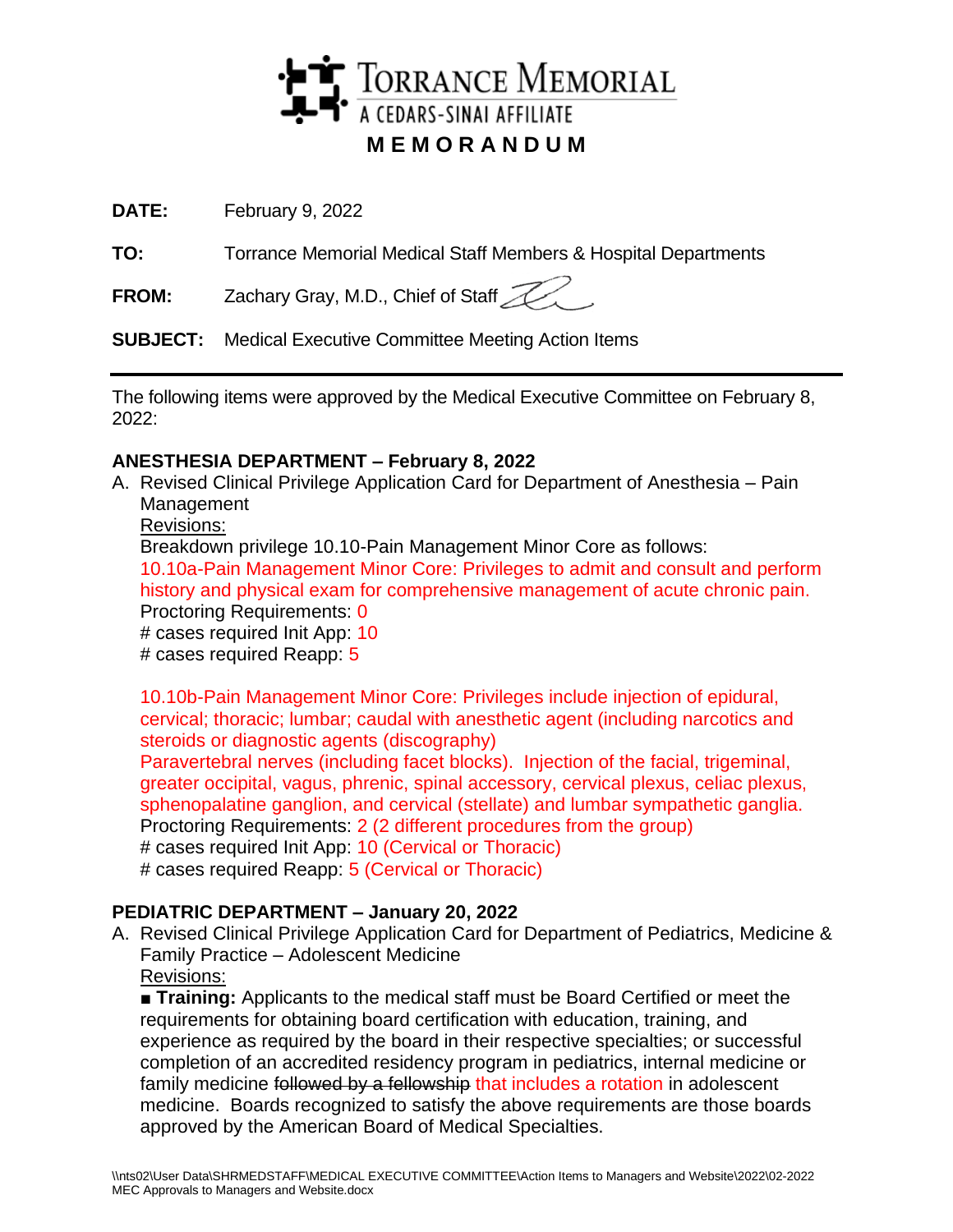Report of the Medical Executive Committee Meeting Date: February 8, 2022 Page 2 of 4

# **PEDIATRIC DEPARTMENT (CONTINUED)**

- A. Revised Clinical Privilege Application Card for Department of Pediatrics, Medicine & Family Practice – Adolescent Medicine (Continued) Revisions (Continued): Privilege 70.00-General Adolescent Core Privileges to admit, evaluate, consult and treat adolescent and young adult patients (up to forty  $(40)$  thirty  $(30)$  years of age).
- B. Revised Clinical Privilege Application Card for Department of Pediatrics Critical Care

Revisions:

Privilege 71.31-Vasoactive Drug Drips Burn Unit only or Pediatric Intensive Care Unit

Privilege 71.32-Invasive Monitoring Burn Unit only or Pediatric Intensive Care Unit Privilege 71.33-Basic Ventilator support management <48 hours Burn Unit only or Pediatric Intensive Care Unit

Privilege 71.34-Pulmonary artery (Swan Ganz) catheters Burn Unit only or Pediatric Intensive Care Unit

- C. Revised Clinical Privilege Application Card for Department of Pediatrics **Gastroenterology** 
	- Revisions:

Delete Qualifications: Documentation of training in fellowship or documentation completing a hands-on training program from privileges listed below:

Privilege: 10.42-Esophagogastroduodenoscopy (EGD) Thermal non-variceal (ulcer hemorrhage and other), Bipap Cauterization, Argon-Plasma Coagulation, Hemo-Clip Duodenal Stent Placement), Vericeal Bleeding Treatment (banding ligation and sclerotherapy)

Privilege 10.43-Esophagogastroduodenoscopy (EGD) Esophageal dilatation, Maloney dilatation, Savery dilatation, balloon dilatation

Privilege 10.44-Esophagogastroduodenoscopy (EGD) with Injection Achalasia Therapy and Botox

## **MEDICINE DEPARTMENT – February 8, 2022**

- A. Revised Policy/Procedure entitled, "Arterial Catheter Removal, Arterial and Venous Sheath Removal Post-Intervention – Clinical Practice"
- B. Revised Policy/Procedure entitled, Critical Results Reporting and Readback"
- C. Revised Clinical Privilege Application Card for Department of Medicine Cardiology Revisions:

Privilege 42.03-Permanent Cardiac Pacemaker Implantation (includes loop recorder) XX.XX-Loop Recorder

Qualifications: 1. Documentation of training in an accredited fellowship training program in cardiovascular disease; AND 2. Current fluoroscopy certificate Proctoring Requirements: 1

- # of cases required Init App: 5 and see qualifications
- # of cases required Reapp: 5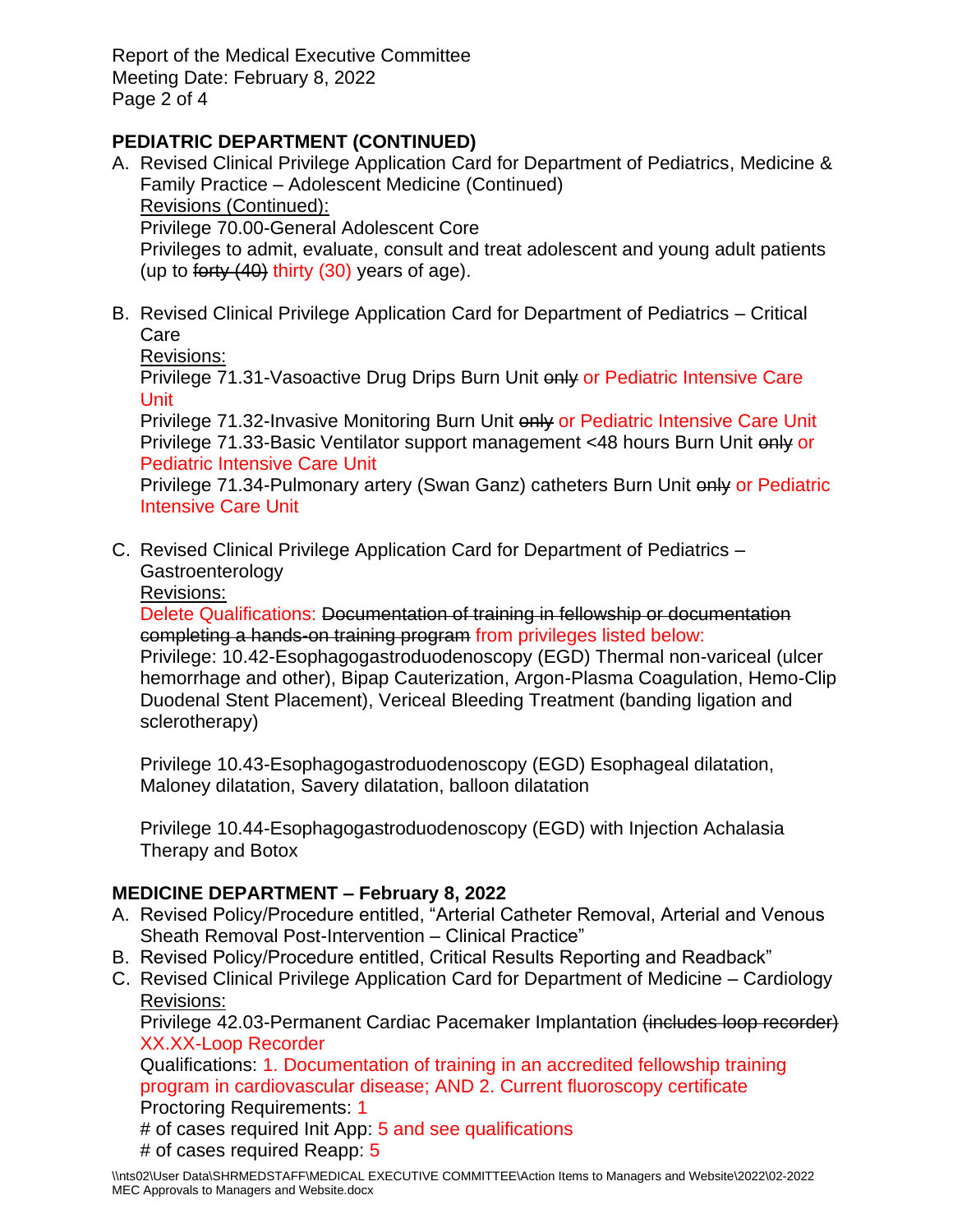Report of the Medical Executive Committee Meeting Date: February 8, 2022 Page 3 of 4

# **SURGERY DEPARTMENT – February 4, 2022**

A. Revised Clinical Privilege Application Card for Department of Surgery – Urology Revisions:

Addition of privilege XX.XX-AquaBeam Robotic System and Aquablation Therapy (Transuretheral waterjet ablation of prostate, including control of post-operative bleeding, including ultrasound guidance) Qualifications: Successful completion of a certified training course in the use of AquaBeam Robotic System

- B. Title of Physician Assistant Privilege 26.20-Robotic Surgery-First Assistant revised to 26.20-DaVinci Surgical Platform – Robotic Surgery First Assistant
- C. Revised Practice Prerogative Application Card for Allied Health Professional Physician Assistant-Cardiac & Thoracic Surgery Hospital & Clinic Revisions:

Privilege 27.02-Conduit harvesting by any method Qualifications: Addition: OR Twenty (20) Conduit harvesting cases by any method.

**CREDENTIALS COMMITTEE – January 10 & 27, 2022 and February 7, 2022** – See Toni Woodard, Medical Staff Services Department.

## **INFECTION PREVENTION/P&T COMMITTEE – February 8, 2022**

- A. Revised Order Set, Mitra Clip Pre
- B. Revised Order Set, Mitra Clip Post
- C. Revised Order Set, Watchman Pre
- D. Revised Order Set, Watchman Post
- E. Revised Order Set, Thoracentesis
- F. Criteria for IV to Oral Transition
- G. Medication Formulary, Casirivimab-Imdevimab
- H. Draft Order Set, Casirivimab-Imdevimab Therapy Emergency Use
- I. Standard Operating Procedure, Casirivimab-Imdevimab Dispensing
- J. Revised Order Set, Burn Surgery Postop
- K. Revised Policy/Procedure entitled, "Hand Hygiene"
- L. Revised Order Set, Critical Care Adult Volume-Based Enternal Feeding Initiation (VBF Tube Feeding)
- M. Revised Policy/Procedure entitled, "Feedings by NG, GT, NIT, and JT"
- N. Revised IV Medication Administration Guide
- O. Revised ADC Override List
- P. Revised Policy/Procedure entitled, "Medication Access-Medication Management"
- Q. Revised Policy/Procedure entitled, "Medication Administration-Medication Management"
- R. Revised Alaris Pump Drug Library Updates/NICU Library Fluids Update
- S. Revised Policy/Procedure entitled, "Improving Safety of Medication Use (High Alert Medications/Look-Alike/Sound-Alike Medications/Black Box Warnings"
- T. Therapeutic Substitutions for Shortages
- U. Strovimab Monograph
- V. Revised Powerplan, Insulin Drip Pre-Mix
- W. Levetiracetam Dose Rounding
- X. Revised Policy/Procedure entitled, "Dose Rounding Protocol"